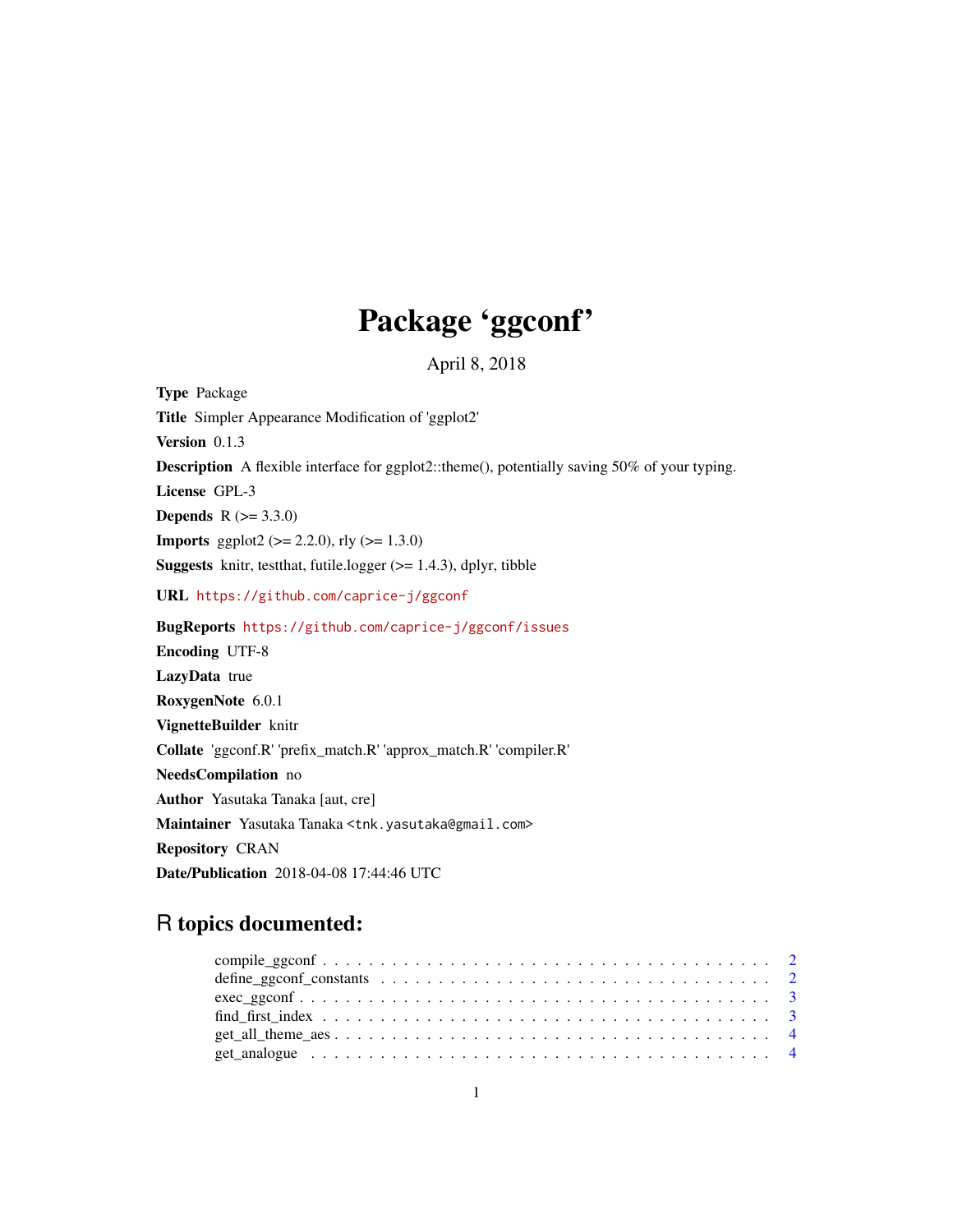<span id="page-1-0"></span>

| Index |  |
|-------|--|

compile\_ggconf *the core function of ggconf*

#### Description

the core function of ggconf

#### Usage

compile\_ggconf(cmd = "")

#### Arguments

cmd preprocessed characters compile\_ggconf returns a built theme() object as string.

```
define_ggconf_constants
```
*define constant values used in ggconf*

#### Description

define\_ggconf\_constants has no side effect.

#### Usage

```
define_ggconf_constants()
```
#### Details

One thing to note is define\_ggconf\_constants set implicitly the preference order of geom\_name in ggplot2. For example, 'a.txt' ambiguously matches to 'axis.text' and 'axis.title', but ggconf automatically uses 'axis.text' with or without a warning message about the ambiguity.

#### See Also

The preference order is used when doing partial match in GgplotParser.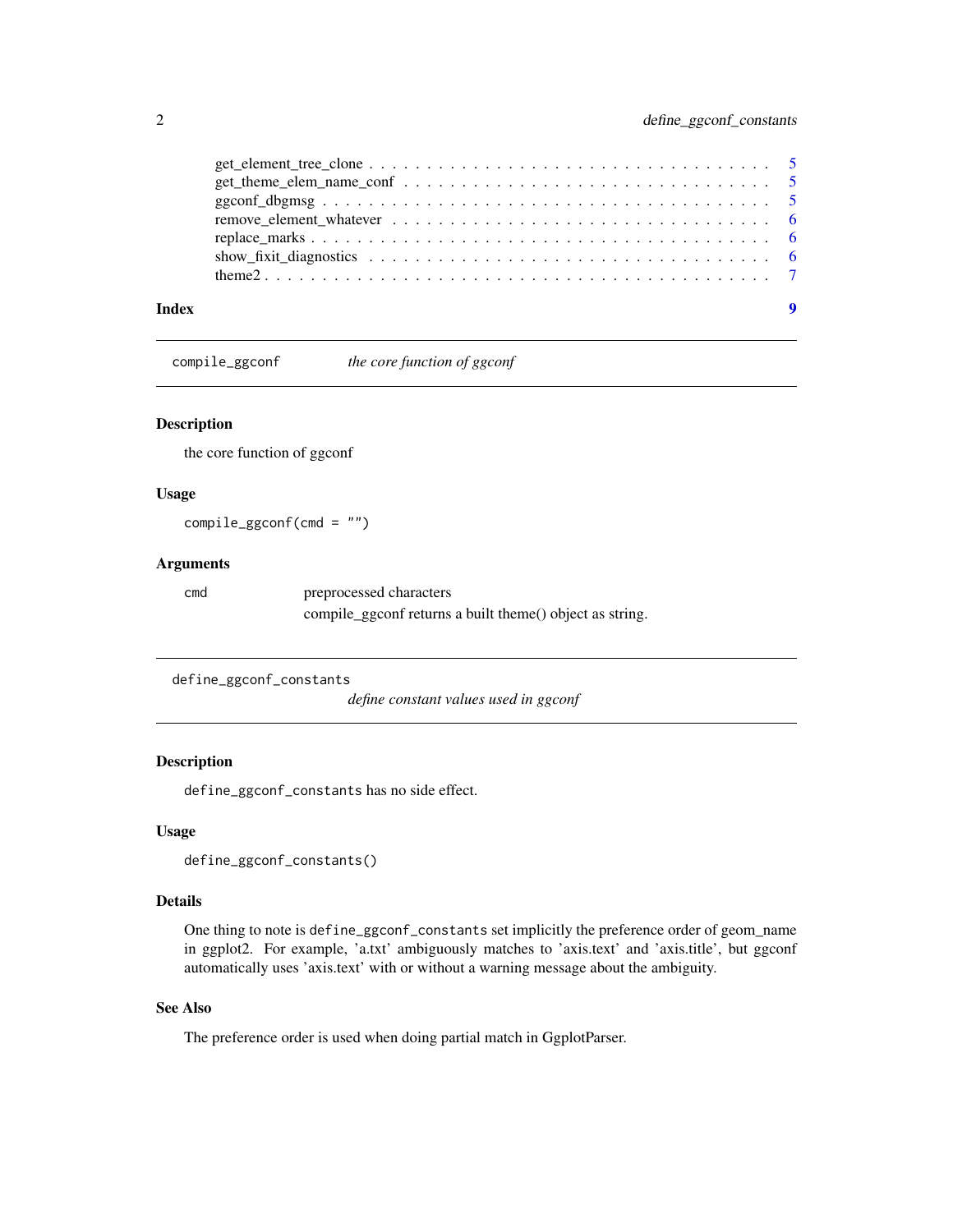<span id="page-2-0"></span>

#### Description

execute raw ggconf commands

#### Usage

```
exec_ggconf(raw_input = "", show_warn = TRUE, batch_mode = FALSE,
 as_string = FALSE, show_compiled = TRUE)
```
#### Arguments

| raw_input     | A ggconf command                                                                             |
|---------------|----------------------------------------------------------------------------------------------|
| show_warn     | Whether to show a warning message when ambiguously matched. Default is<br>TRUE.              |
| batch_mode    | Default is FALSE. If TRUE, the resulted ggplot object is returned.                           |
| as_string     | Return the resulted ggplot2 object as a string not as a ggplot2 object. Default is<br>FALSE. |
| show_compiled | Show the compiled ggplot2 executable command. Default is TRUE.                               |

find\_first\_index *define constant values used in ggconf*

#### Description

define constant values used in ggconf

#### Usage

```
find_first_index(pattern = "sz", table = c("x", "y", "size", "shape",
  "colour", "fill", "alpha", "stroke"), show_warn = TRUE, debug = FALSE)
```
#### Arguments

| pattern   | the pattern string                          |
|-----------|---------------------------------------------|
| table     | a table of string to be matched             |
| show_warn | boolean for showing ambiguous match warning |
| debug     | show debugging message if true              |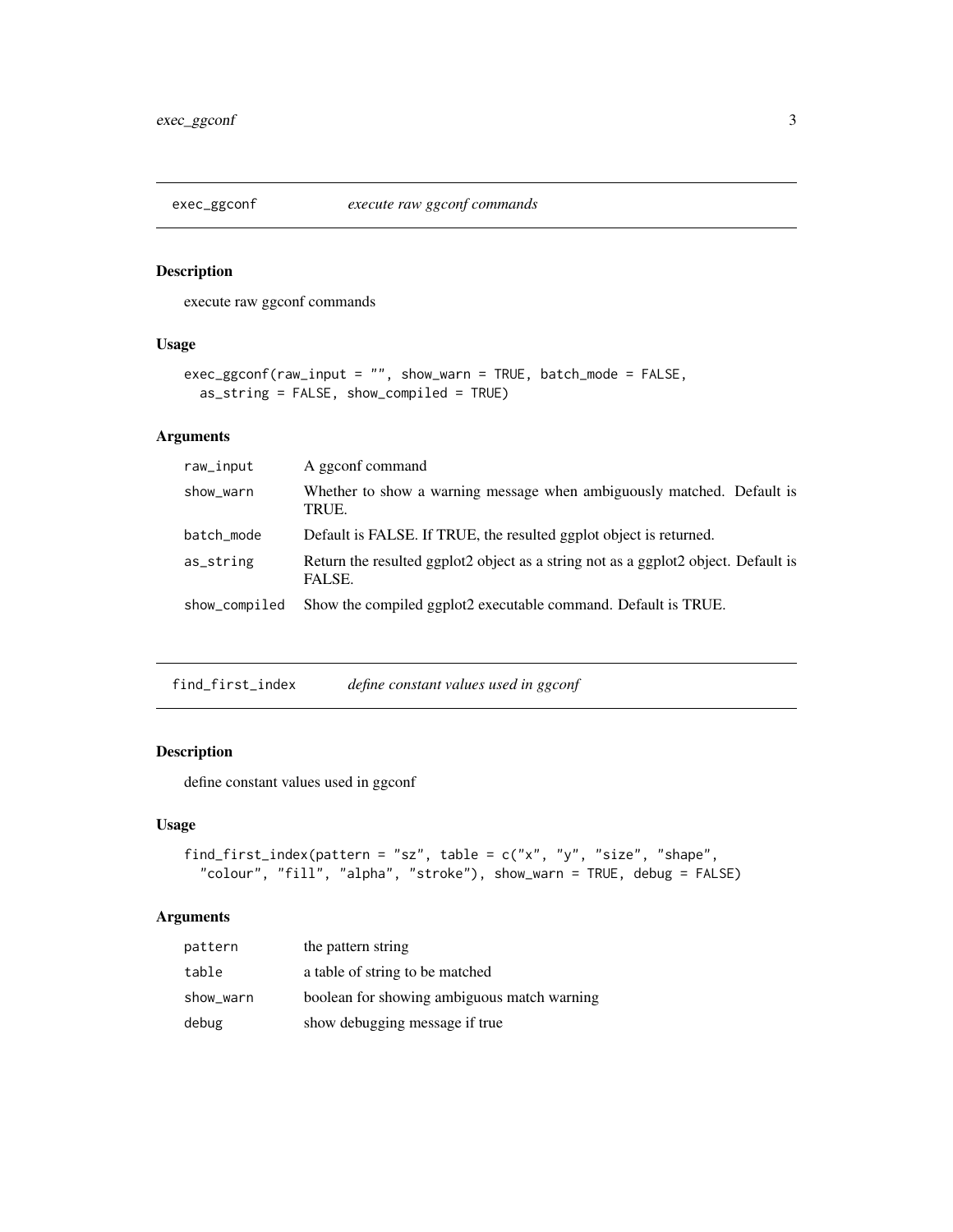<span id="page-3-0"></span>get\_all\_theme\_aes *get all theme element names*

#### Description

get all theme element names

#### Usage

get\_all\_theme\_aes()

get\_analogue *return resulted strings of approximate string match*

#### Description

return resulted strings of approximate string match

#### Usage

```
get_analogue(fuzzy_input = "axs.txt", possibilities = c("axis.text",
  "axis.text.x"), n_ttop = 5, case_sensitive = FALSE, cost = c(insertions =
 0.25, deletions = 3, substitutions = 2), threshold = 6, debug = FALSE)
```
#### Arguments

| fuzzy_input   | A character. Typically user input.                                                                                |
|---------------|-------------------------------------------------------------------------------------------------------------------|
| possibilities | A character vector one of which is assumed to be pointed by fuzzy_input.                                          |
| n_top         | An integer specifying the number of returned strings.                                                             |
|               | case_sensitive Default is FALSE.                                                                                  |
| cost          | A named vector                                                                                                    |
| threshold     | If costs are more than threshold, remove them from the result even if they are<br>within top n_top. Default is 6. |
| debug         | If true, it shows costs for top candidates.                                                                       |
|               | get_analogue is a key function for returning useful compile error message.                                        |

#### Examples

```
get_analogue("axis.txt", c("axis.text", "axis.text.x", "axis.ticks"))
# returns "axis.text" "axis.text.x" "axis.ticks"
```

```
get_analogue("p.bg", c("plot.background", "panel.background"))
# returns "plot.background" as first, and then "panel.background"
```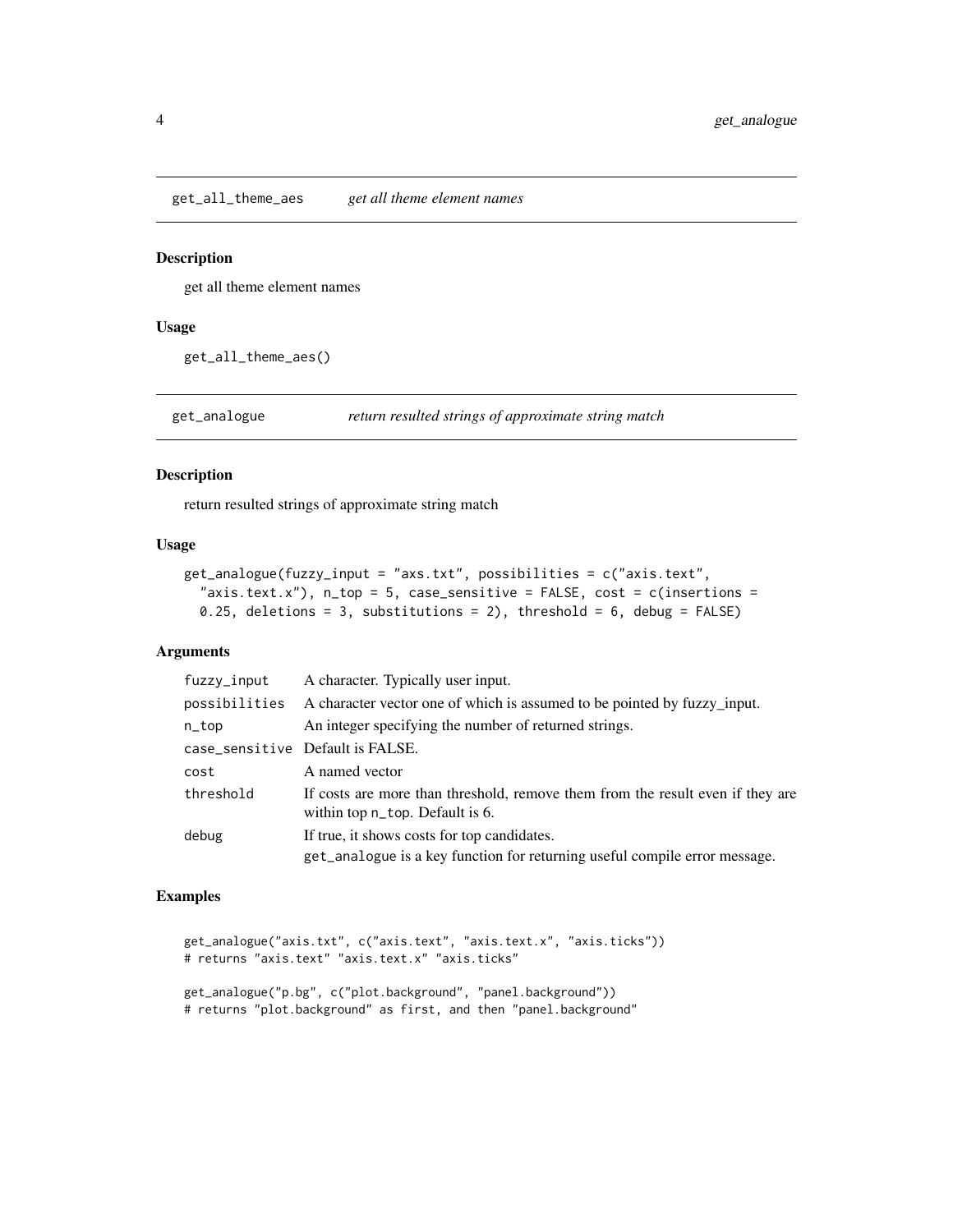<span id="page-4-0"></span>get\_element\_tree\_clone

*get element tree clone*

#### Description

devtools::check() add a note about using ggplot2:::.element\_tree because it is an internal object of other packages. Thus, a quick-and-dirty solution, I just copied the resulted data frame here.

#### Usage

get\_element\_tree\_clone()

get\_theme\_elem\_name\_conf

*get all theme element configurations*

#### Description

get all theme element configurations

#### Usage

```
get_theme_elem_name_conf(class = "element_text")
```
#### Arguments

class one of "element\_text", "element\_blank", "element\_line", or "element\_rect"

ggconf\_dbgmsg *display ggconf debug message*

#### Description

display ggconf debug message

#### Usage

```
ggconf_dbgmsg(...)
```
#### Arguments

... a sequence of objects passed to message()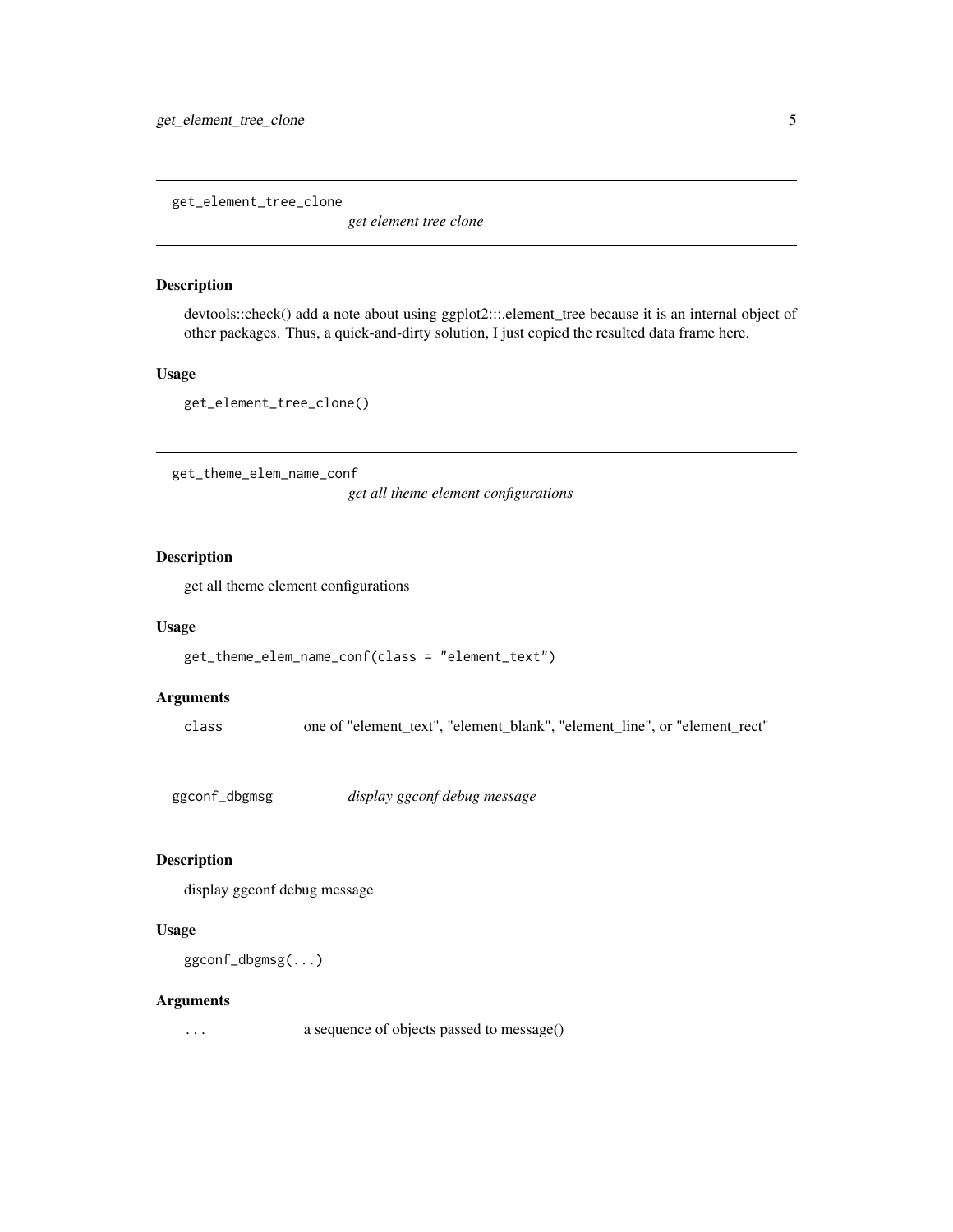<span id="page-5-0"></span>remove\_element\_whatever

*remove element\_\* function calls*

#### Description

remove element\_\* function calls

#### Usage

```
remove_element_whatever(input = "theme(l=element_text(sz=20))")
```
#### **Arguments**

input An input string passed from users

replace\_marks *replace some marks for later ggconf parsing*

#### Description

replace some marks for later ggconf parsing

#### Usage

```
replace_marks(input = "theme2(l.txt(size=12))")
```
#### Arguments

input An input string passed from users

show\_fixit\_diagnostics

*Display useful debugging info for users*

#### Description

Display useful debugging info for users

#### Usage

```
show_fixit_diagnostics(err = list(id = "p_theme_elem:prefix_match", type =
 "Prefix match for theme element name failed.", input = "axis.tx:", elem_name =
  "axis.tx", elem_table = c("axis.text", "axis.title")))
```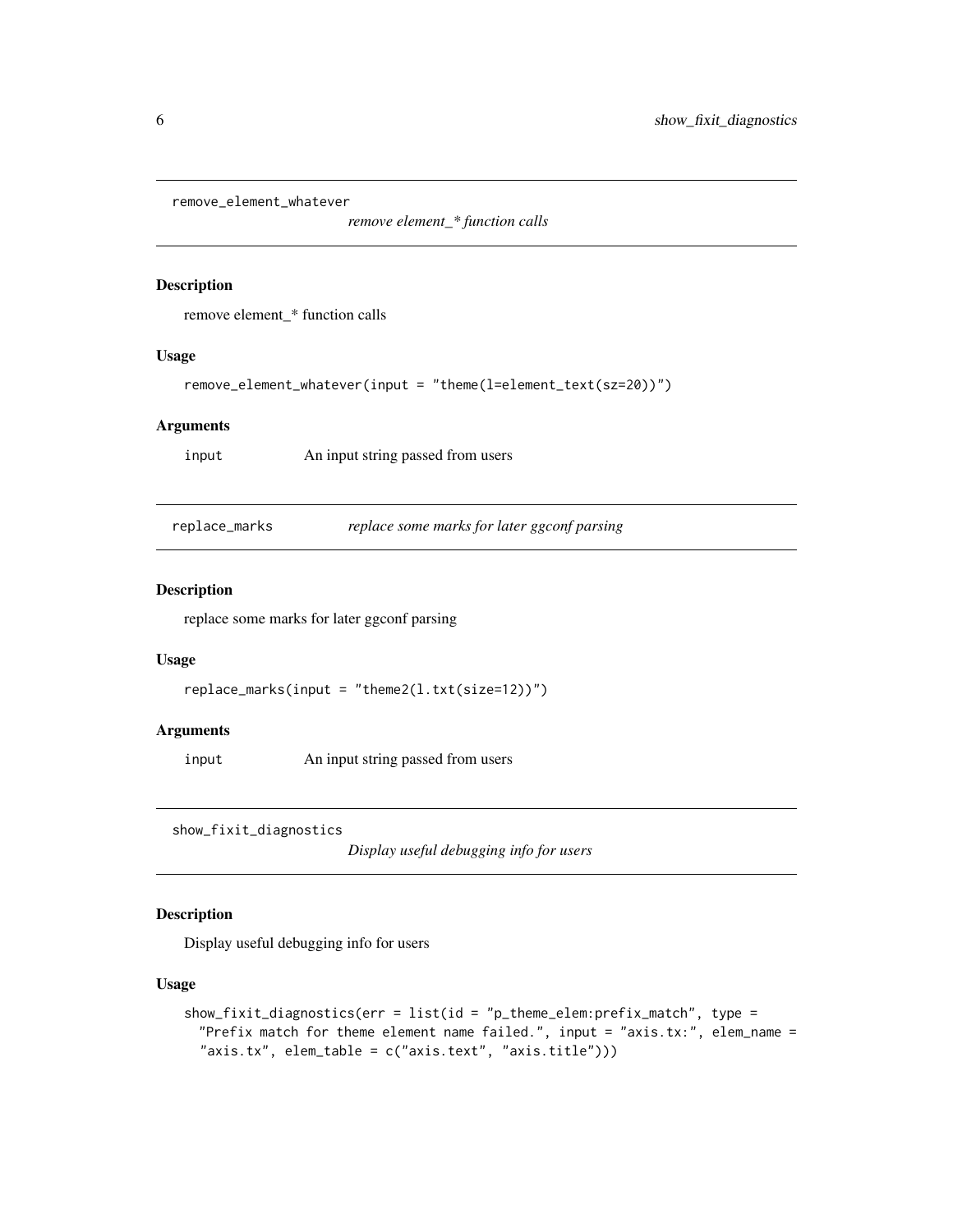#### <span id="page-6-0"></span>theme  $2$  7

#### Arguments

err A list of error information

theme2 *an enhanced version of ggplot2::theme()*

#### Description

theme2() has an enhanced version of ggplot2::theme() in terms of: 1. no element\_(text|line|rect|grob|blank) specification 2. partial match for each configuration (e.g. size by sz)

#### Usage

theme2(...)

library(ggplot2)

#### Arguments

... theme element specification (see examples below)

#### Examples

```
if (requireNamespace("ggplot2", quietly = TRUE)) {
```

```
ggplot(mtcars) + geom_point(aes(wt, hp, color=as.factor(cyl))) +
 theme2(
    text(f="bold", z=24, fmly="Times New Roman"),
   pnl.bg(fill="white"),
   lgd.box.margin(.2, .2, .2, .2, "cm"),
   lgd.box.bg(c="black"),
   lgd.key(fill="white"),
   lgd.position("bottom"),
   lgd.txt(z=rel(.8)),
   lgd.title(fmly="Consolas", c="royalblue"),
   axs.title(fmly="Consolas", c="royalblue"),
   axs.title.y(angle=0, vjust=.5),
   axis.txt(z=rel(1.1)),axs.line(arrow=arrow(type="open", angle=20), z=2),
   axs.tick(z=1),
   axs.tick.len(.5, "cm"),
   plt.subttl(f="plain", hjust=1),
   plt.margin(.3, .3, .3, .1, "inch")
 )
```

```
ggplot(mtcars) + geom_point(aes(wt, hp, color=cyl)) +
   theme2(a.txt(family = c("Consolas", "Times")[1]))
```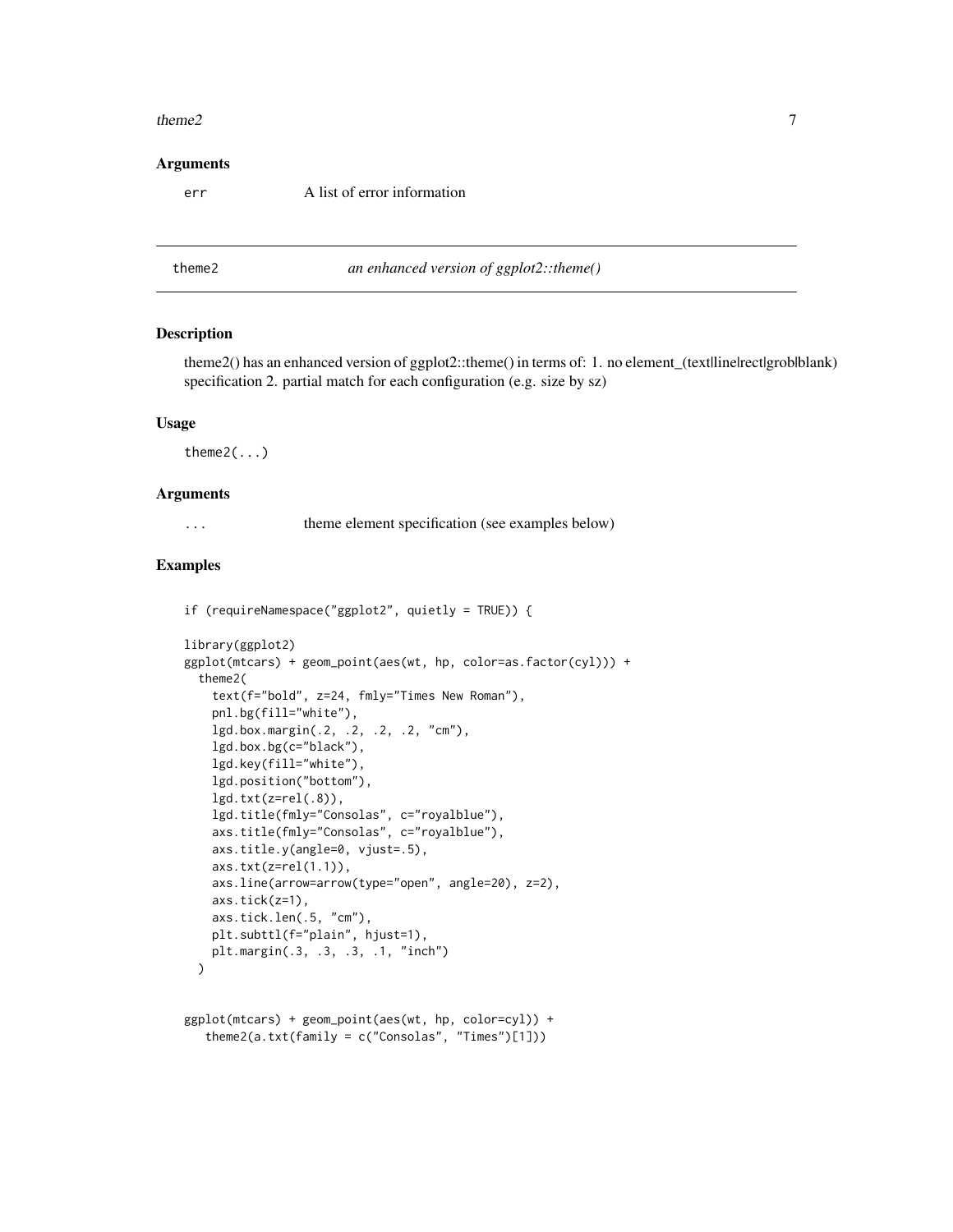```
# all of the following three generate the same plot
ggplot(mtcars) + geom_point(aes(wt, hp, color=cyl)) +
   theme(text = element_text(size=20, face="bold"),
  axis.line = element_line(size=2),
  legend.key = element_rect(color="black"))
ggplot(mtcars) + geom_point(aes(wt, hp, color=cyl)) +
   theme2(text(size=20, face="bold"), axis.line(size=2),
         legend.key(color="black"))
ggplot(mtcars) + geom_point(aes(wt, hp, color=cyl)) +
   theme2(txt(sz=20, f="bold"), aline(sz=2), l.key(c="black"))
```

```
}
```